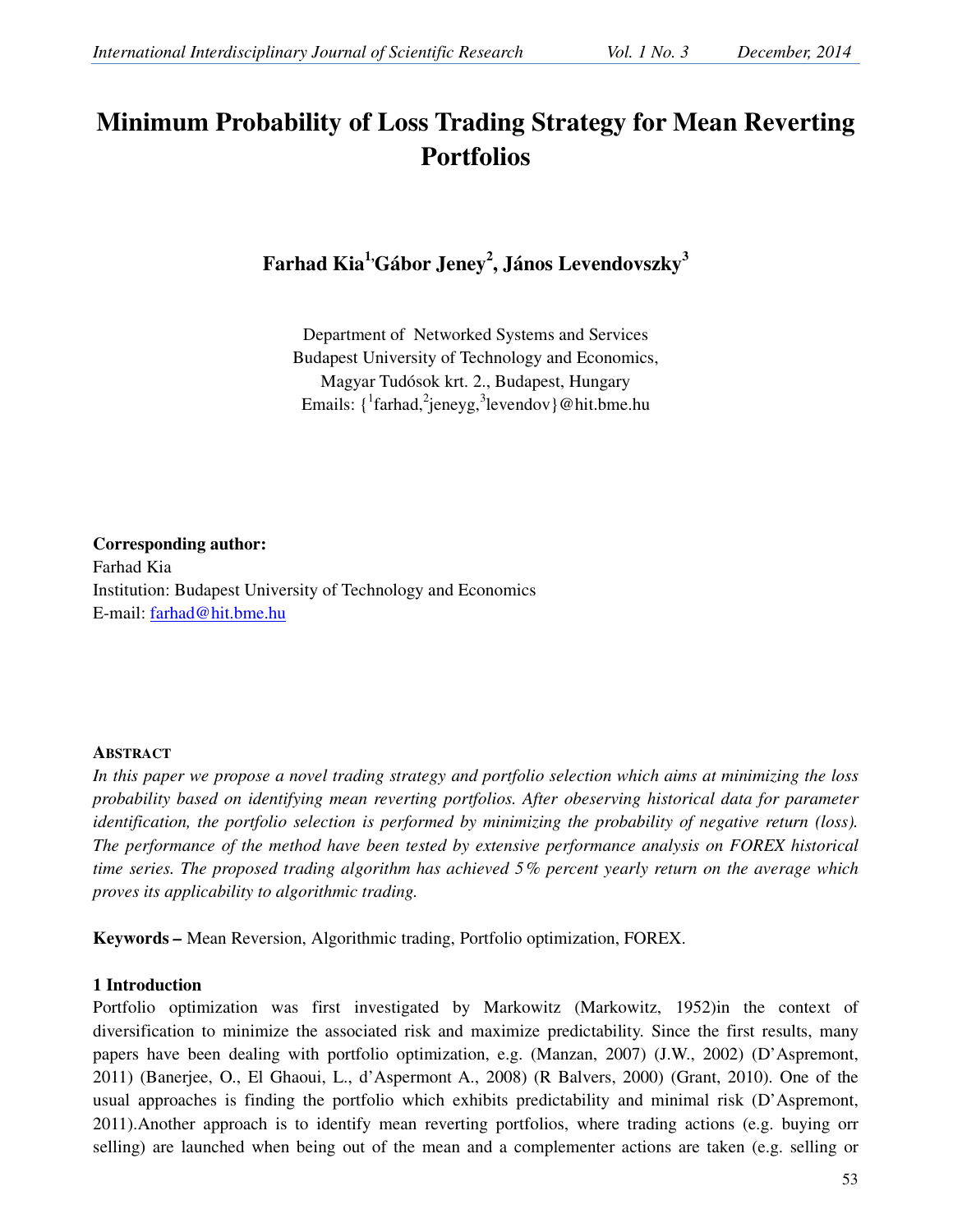buying) after reverting to the mean (J.W., 2002). The traditional strategies, are concerned with optimizing the mean reverting parameter of predictability which lends itself to analytical tractability by solving an eigenvalue problem (D'Aspremont, 2011). In this paper we assume that the multidimensional asset price vector out of which the portfolio is to be constructed can be modeled by a VAR(1) process. Then portfolio selection can be broken down in two steps: (i) fast model identification based on the previously observed samples of the corresponding asset prices and; (ii) choosing a portfolio vector which minimizes the probability of negative return.

The paper treats these ideas in the following structure:

- In Section 2, the model and notations are introduced together with the mean reverting model. The system parameters are also estimated here.
- In Section 3, we deal with portfolio selection subject to minimizing the probability of loss. The trading strategy is is detailed in this section
- in Section 4, an extensive performance analysis of the new method compared to traditional (mean reverting strategies) and the corresponding numerical results are given;
- in Section 5, conclusions are drawn.

# **2 System model**

In this section we describe the system model, which is used throughout the paper.

## **2.1 Parameters of assets, and investors**

The sell price of a given asset *i* at a given time instant *t* is denoted by  $s_i(t)$  and the buy price of the same asset is  $b_i(t)$ ,  $b_i(t) > s_i(t)$  where  $b_i(t) - s_i(t)$  is the so-called bid-ask spread. Assuming that a given number of assets  $i = 1,.., N$  is available for trading, we denote the corresponding bid and ask prices by vectors

$$
(\underline{b}(t),\underline{s}(t)).
$$

respectively. We always use  $x$  as a column vector, and  $x'$  denotes the row vector being the transposed version of *x*. An investor is supposed to have a linear combination of assets where the numbers of different indvidual assets at hand are denoted by vector*n*(*t*) (which is a sparse integer vector including many zero components for the sake of low transaction cost). Vector  $n(t)$  represents the portfolio. It is noteworthy, that negative components in this vector are also permitted, which refer to short positions. Additionally, the available cash of the investor is denoted by  $c(t)$ . As a result, the state of the investor can be fully described by a vector which is time dependent:

$$
(\underline{n}(t),c(t)).
$$

The current value of assets depends on the sell price  $s(t)$  if the amount of assets are positive (long position), or on the buy price  $b(t)$  if the amount of assets are negative (short position). As a result, the value of the portfolio held by the investor is given as

$$
P(t) = \max(\underline{0}', \ \underline{n}'(t)) \ \underline{s}(t) + \min(\underline{0}', \ \underline{n}'(t)) \ \underline{b}(t), \tag{1}
$$

where vector 0 refers to the all-zero vector (each component is zero) and the minimum and maximum operations are meant componentwise.

The wealth of the investor (or the available cash after selling the portfolio) at time instant *t* is

$$
r(t) = P(t) + c(t).
$$

This expression describes the amount of money the investor could obtain immediately, if he/she decides to close his/her positions (quitting from trading).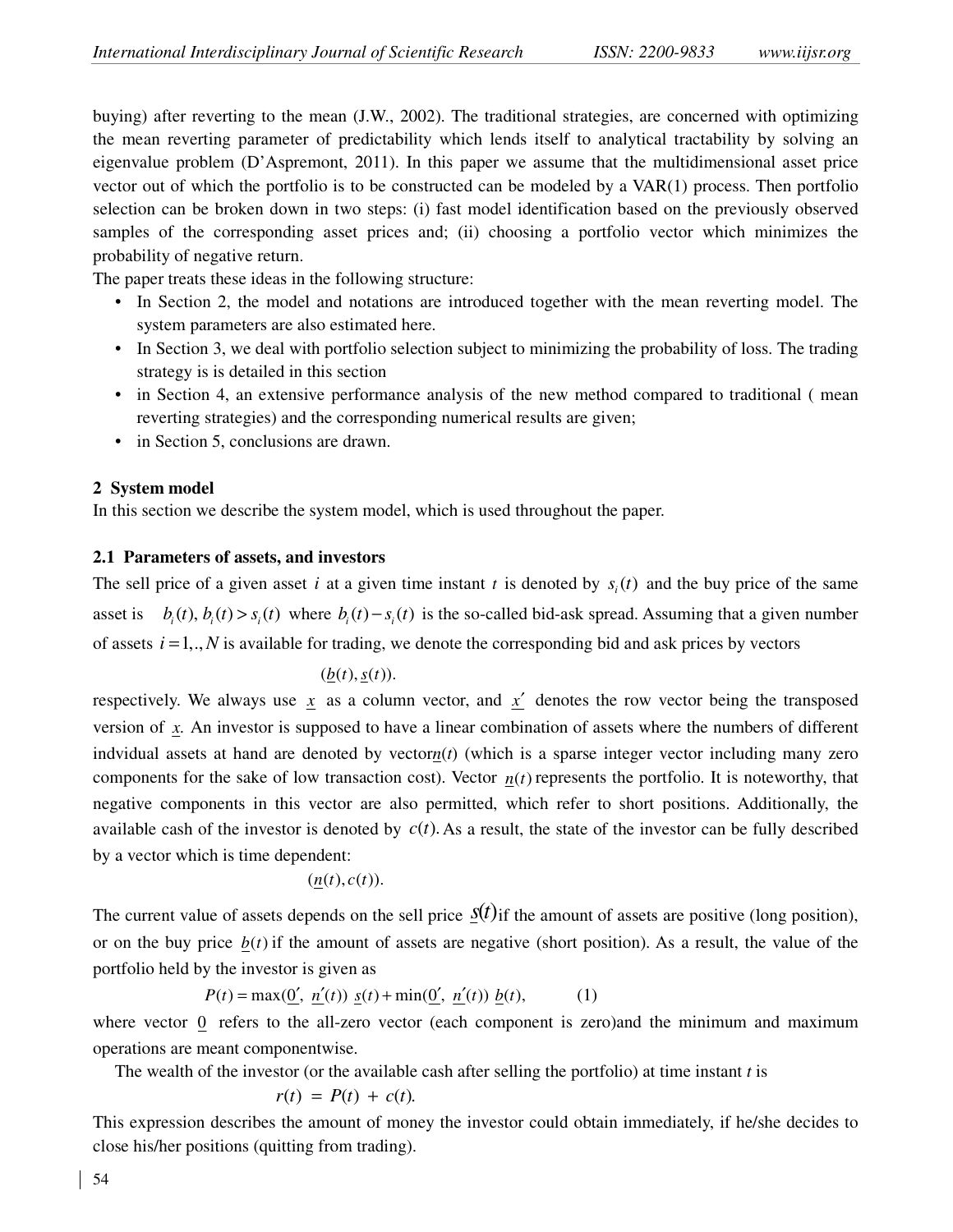## **2.2 Description of mean reverting portfolios**

In stock markets, the tendencies in the price of a given asset or portfolio is hard to describe and predict. However, there are some properties, which can make it possible to see some dominant rules of the price movements. Here, we will focus on mean reverting portfolios, especially sparse portfolios (in which only a few number of assets are used for making the portfolio to minimize the transaction cost). Mean reverting portfolios can be described by the Ornstein-Uhlenbeck stochastic differential equation

$$
dP(t) = \lambda(\mu - P(t))dt + \sigma dW(t),
$$
\n(2)

where  $P(t)$  is the value of the portfolio, defined in portfolio,  $\lambda, \mu, \sigma$  are parameters, which can be estimated based on observations,

Following the construction of d'Aspremont, We view the asset prices as a stationary, first order, vector autoregressive VAR(1) process. Let  $s_{i,t}$  denote the price of asset *i* at time instant *t*, assume that  $s_t^T = (s_{1,t},...,s_{n,t})$ is subject to a first order vector autoregressive process, VAR(1), defined as follows:

$$
\mathbf{s}_{t} = \mathbf{A}\mathbf{s}_{t-1} + \mathbf{W}_{t},
$$

where A is an *nxn* matrix and  $W$ ,  $N(0, \sigma I)$  are i.i.d. noise terms for some  $\sigma > 0$ . We can estimate the A as following:

 $\frac{1}{2}$  $\frac{s_t s_{t-1}}{1} \left( \frac{\sum_{t=2}^{\infty} s_{t-1} s_{t-1}}{1} \right)$  $\hat{\mathbf{A}} = \sum_{t=2}^{m} \mathbf{s}_t \mathbf{s}_{t-1}^T \left( \sum_{t=2}^{m} \mathbf{s}_{t-1} \mathbf{s}_{t-1}^T \right)^T$ +  $\sum_{t=2}^{\infty} \mathbf{S}_t \mathbf{S}_{t-1}$  $\hat{\mathbf{A}} = \sum_{t=2}^{m} \mathbf{s}_t \mathbf{s}_{t-1}^T \left( \sum_{t=2}^{m} \mathbf{s}_{t-1} \mathbf{s}_{t-1}^T \right)^T$ 

Following the treatment in(Box, G.E., Tiao, G.C., 1977)and (D'Aspremont, 2011), we calculate the predictability of the portfolio ( $\lambda$ ) as

$$
\lambda = \frac{n^T \hat{A} G \hat{A}^T n}{n^T G n},
$$

Where *n* is our portfolio vector and *G* is the stationary covariance matrix of process  $s_t$ . Assuming that the noise terms in equation () are i.i.d. with  $W$ <sub>*t</sub>*  $N(0, \sigma I)$  for some  $\sigma > 0$ , we obtain the following estimate for  $\sigma$ </sub> using **A**ˆ .

$$
\hat{\sigma} = \sqrt{\frac{1}{N(m-1)}\sum_{t=2}^{m} \left\| \mathbf{s}_t - \hat{\mathbf{A}} \mathbf{s}_{t-1} \right\|^2}.
$$

Where  $m$  is the length of our observation. For calculating the  $\mu$  we used sample mean.

 $W(t)$  is a Wiener process. The solution of (2) is given as

$$
P(t) = P(0)e^{-\lambda t} + \mu(1 - e^{-\lambda t}) + \int_{s=0}^{t} \sigma e^{-\lambda(t-s)} dW(s).
$$
 (3)

Note that this equation tells us that  $\lambda$  must be positive, while  $P(0)$ ,  $\mu$  and  $P(t)$  could be either positive, or negative. Without the loss of generality we assume that  $\sigma$  is also positive. The price of the portfolio  $P(t)$ has very nice properties, e.g. its mean is given as

$$
\mathbf{E}\{P(t)\} = P(0)e^{-\lambda t} + \mu(1 - e^{-\lambda t}),\tag{4}
$$

entailing that the portfolio tends to return to the stationary mean as time tends to infinity.In the far future  $P(t)$  becomes a Gaussian random variable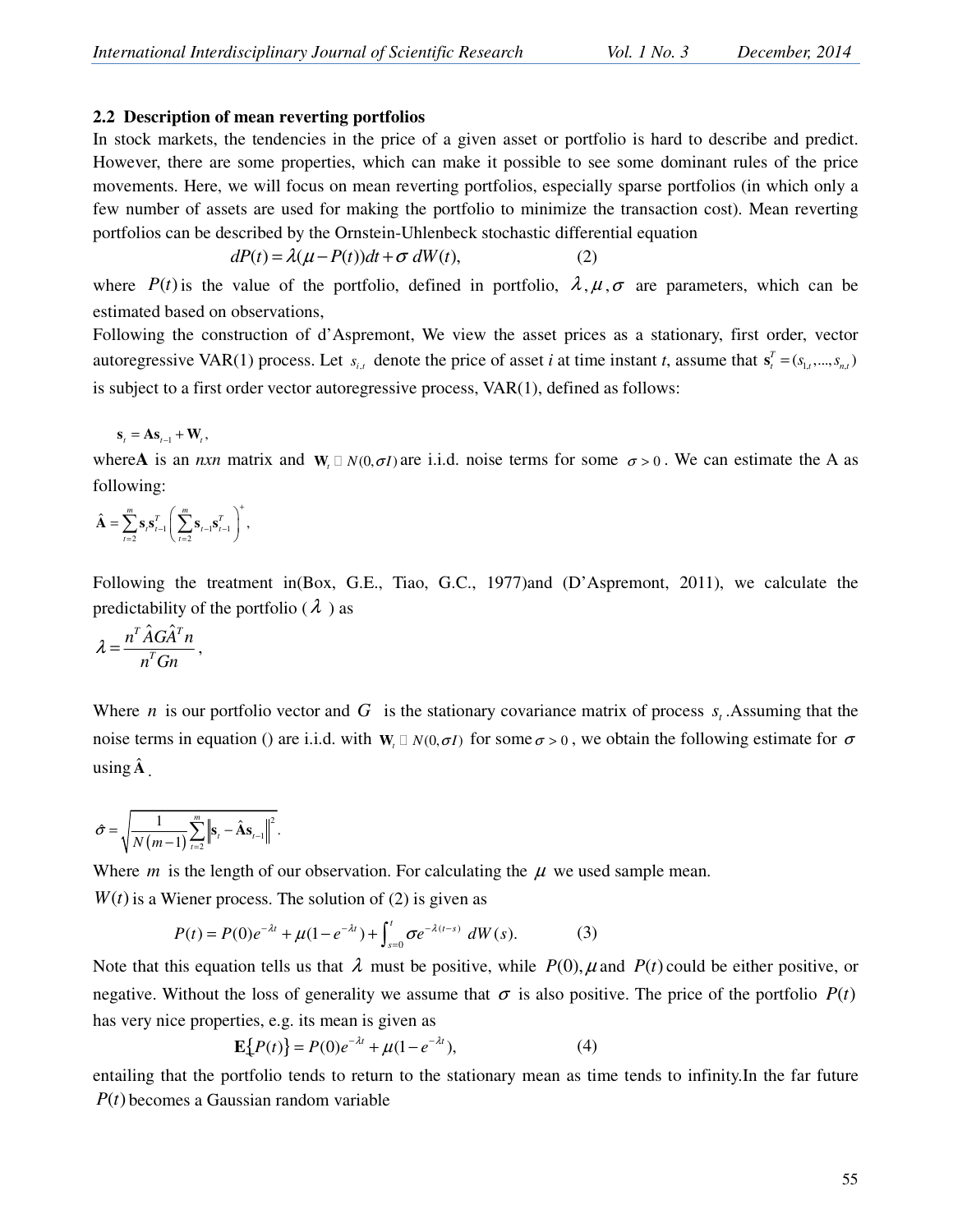$$
\lim_{t \to \infty} P(t) \sim \mathcal{N}\left(\mu, \sqrt{\frac{\sigma^2}{2\lambda}}\right).
$$
 (5)

Thus, if  $\lambda$  is large,  $\mu$  of  $E\{P(t)\}\$ is quickly quickly growing and the stationary deviation is small. Hence, the portfolio quickly reverts to  $\mu$  and its value can be easily predicted. As a result, for technical investors, such type of mean reverting portfolios  $n_{opt}$  should be sought which maximize the corresponding  $\lambda$  value.

However, maximizing parameter  $\lambda$  is not sufficient under most circumstances. Let us assume that  $(\lambda, \mu)$ parameter pairs could be estimated and they are known for the investor. If  $P(0) \approx \mu$ , it means that  $\lambda$  could be arbitrary large and the expected profit equals zero. Thus, maximizing solely the  $\lambda$  parameter does not necessary yield the best portfolio. Letus rewrite (3) in the following form:

$$
P(t + \Delta t) = P(t)e^{-\lambda \Delta t} + \mu(1 - e^{-\lambda \Delta t}) + V,\tag{6}
$$

where  $v = \int^{t + \Delta t} \sigma e^{-\lambda (t + \Delta t - s)} dW(s)$ ,  $v = \int_{s=t}^{t+\Delta t} \sigma e^{-\lambda(t+\Delta t-s)} dW(s)$  $=\int_{s=t}^{t+\Delta t} \sigma e^{-\lambda(t+\Delta t-s)} dW(s)$ , which is a zero mean Gaussian noise. In this way,  $P(t)$  could be simply written as

$$
P(t + \Delta t) = a \cdot P(t) + b + v,\tag{7}
$$

where  $a = e^{-\lambda \Delta t}$ ,  $b = \mu(1 - e^{-\lambda \Delta t})$ . We return to the linear model later. Thus, instead of maximizing parameter  $\lambda$  we rather minimize the probability of negative return (loss) in order to provide gain with minimal risk in probabilistic term.

#### **3 Portfolio selection by minimizing the loss probability**

We start from (3) corresponding to the Wiener process  $W(s)$  and we want to find the parameters which yield the maximum probability for positive profit (positive refers to the case when it is larger than the minimum expected). That is, the loss (compared to the minimum expected profit) is minimized in probability.

We assume that parameters  $\mu$ ,  $\lambda$  could be derived for all possible portfolios and the investor defines a time frame *t* which limits the holding time of the portfolio and an expected return *r*. The expected return should come from an alternative investment which has similar properties, e.g. the same risk. Without the loss of generality we assume that the investor opens a position (either short, or long) at  $t = 0$  at the price of  $P(0)$ and observes the price movements  $P(t)$ . Note that for the sake of generality, parameters  $\mu$  and  $P(0)$  could be either positive, or negative and they could also have opposite signs. Negative  $P(0)$  means: opening a long position yields cash, opening a short position costs money. Similarly, negative  $P(t)$  means: closing the long position needs cash, closing a short position results in cash.

It is clear that if  $\mu > P(0)$ , then the investor should take a long position, independently of the sign of *P*(0): it is expected that the price of the portfolio will go up (returning to the mean) yielding profit. Otherwise, if  $\mu < P(0)$ , the investor should take a short position, expecting positive profit independently of the sign of *P*(0). If  $\mu \approx P(0)$  then the investor should not take any position.

56 If there is an open position, the investor can either win, or loose, depending on the  $P(t)$  value at the time of closing its position.Depending on the signs of  $\mu$  and  $P(0)$  and their relation, six different cases could happen. These are depicted in Figure 1. In the odd cases (left hand side coloumn),  $\mu$  is greater than  $P(0)$ , thus long position should be taken. On the contrary, even cases (right hand side coloumn),  $\mu$  is smaller than *P*(0), thus short positions should be opened at *t* = 0. Please note that Case 1 can be considered as minus one times the portfolio of Case 6 (taking a long position in a positive portfolio is the same as taking a short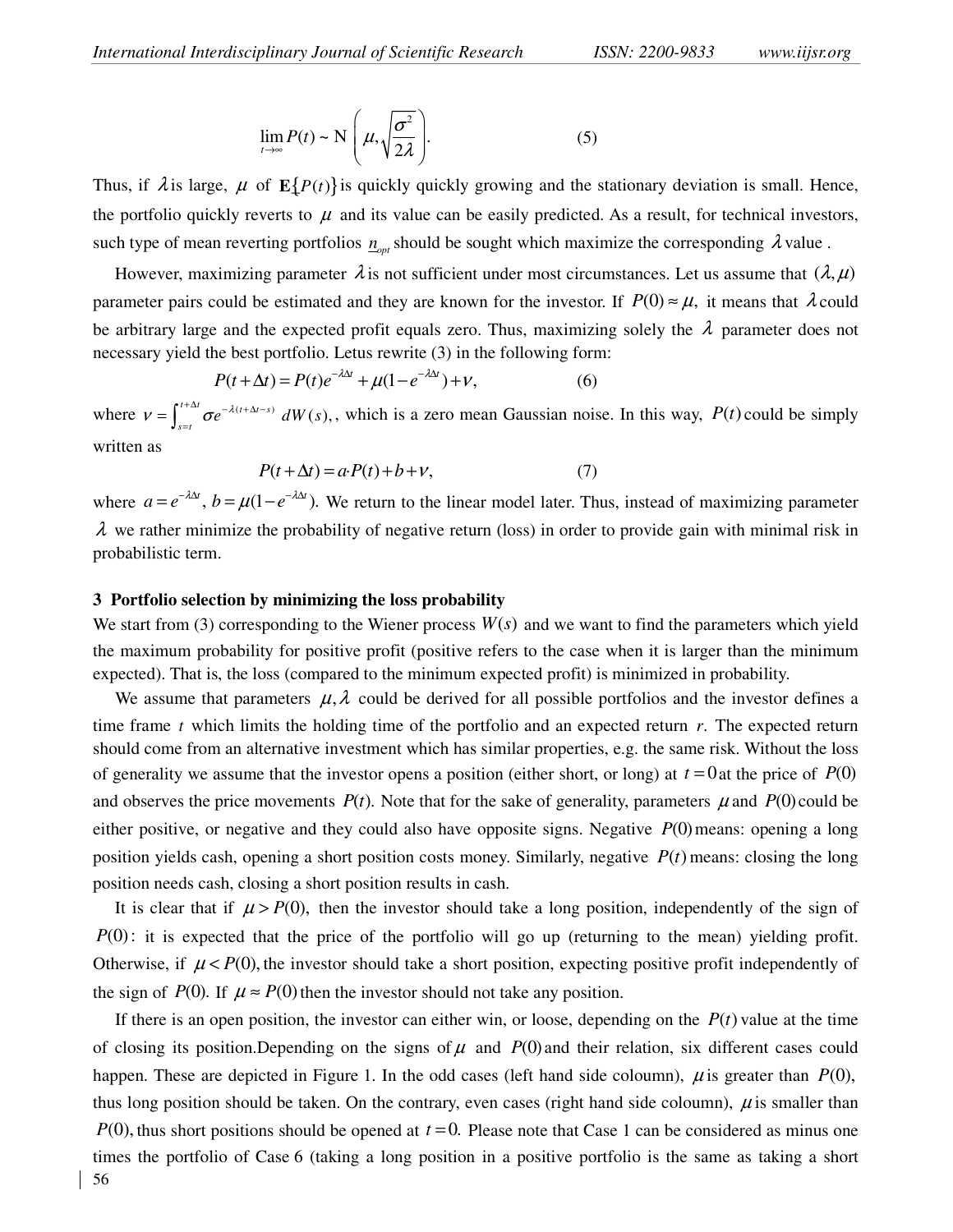position in the negative portfolio). Similarly, Case 2 can be transformed into Case 5. Case 3 and Case 4 could be also replaced by each other. Finally, we can say that one coloumn describes all possible events.



#### **Figure 1: Six different cases for**  $P(0)$  **and**  $\mu$  **values.**

First of all,  $P(t)$  must be compared against  $P(0)(1 + r)^t$ , that is, holding the portfolio for a *t* period is expected to yield interest also, which is represented in this formula. The larger*r*is, the larger the interest becomes, and the interest grows exponentially with time *t*. When the long position was opened at  $t = 0$  $(\mu > P(0))$ , then  $P(t) < P(0)(1+r)^t$  describes the situation of loss, the prompt value of the portfolio is smaller than the expected wealth. On the other hand, when short position was opened at time  $t = 0$  $(\mu < P(0))$ , then  $P(t) > P(0)(1+r)^t$  describes the event of loss. Figure 1 shows the region of loss in blue colour.

The probability of loss  $(P_L)$  could be expressed as the probability of falling inthe blue region. That is, if the purchased portfolio worths less than a financial instrument with the expected return *r* for the given time *t*,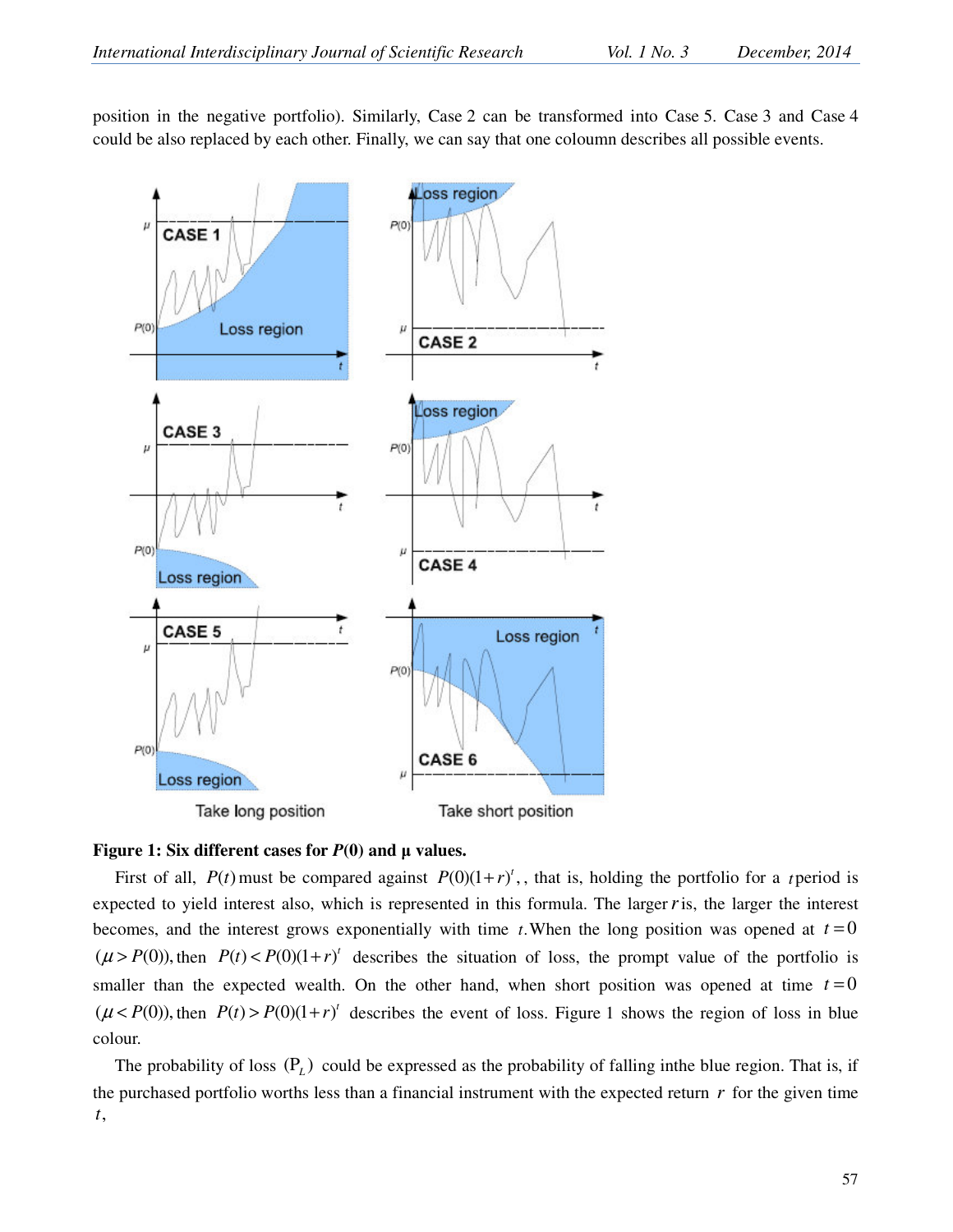$$
P_L = \begin{cases} \mathbf{P}\{P(t) < (1+r)^t P(0)\}, & \text{if } \mu > P(0), \text{long position is taken,} \\ \mathbf{P}\{P(t) > (1+r)^t P(0)\}, & \text{if } \mu < P(0), \text{short position is taken.} \end{cases}
$$

These two equations could be easily combined into one:

$$
P_{L} = \mathbf{P}\left\{ (\mu - P(0)) \Big( P(t) - (1+r)^{t} P(0) \Big) < 0 \right\}.
$$
 (8)

Clearly, investors should minimize (8), i.e. the probability of loss.

#### **3.1 Mean reverting portfolios**

In mean reverting portfolios,  $P(t)$  must be substituted from (3) into (8). Thus, one gets

$$
P_{L} = \mathbf{P}\left\{(\mu - P(0))\left(P(0)e^{-\lambda t} + \mu(1 - e^{-\lambda t}) + \frac{\sigma}{\sqrt{2\lambda}}\nu - P(0)(1+r)^{t}\right) < 0\right\},\,
$$

where ν is a standard Gaussian process ν∼*N*(0,1). Since there is no sense of trading, if µ=*P*(0) (the long run expected value of the portfolio equals the start price), we can assume that the equality does not hold. Rewriting it, one gets:

$$
P_{L} = \mathbf{P}\left\{\nu \in \frac{\sqrt{2\lambda}}{\sigma(1-e^{-2\lambda t})}\Big(|P(0)\big((1+r)^{t}-e^{-\lambda t}\big)-\mu(1-e^{-\lambda t})\Big)\right\},\,
$$

where the upper inequality refers to the case when  $\mu - P(0) > 0$ , or  $\mu > P(0)$  and the lower one holds for the opposite case. The equation is easily computable, since ν follows a standard normal distribution. That is, using the error function (erf(.)) we can express the above probability, as

$$
P_L = \frac{1}{2} \pm \frac{1}{2} erf \left( \frac{P(0)\sqrt{\lambda}}{\sigma (1 - e^{-2\lambda t})} \left( (1 + r)^t - e^{-\lambda t} - \frac{\mu}{P(0)} (1 - e^{-\lambda t}) \right) \right), \quad (9)
$$

where the  $\pm$  sign describes both cases ( $\mu > P(0)$  and  $\mu < P(0)$ ), and

$$
erf(x) = \frac{2}{\sqrt{\Pi}} \int_{0}^{x} e^{-t^2} dt.
$$

The results show us how the probability of loss can be computed, if all the parameters of (9) is known  $(\lambda, \sigma, r, t, \mu, P(0)$  must be determined for the calculation). Note that for  $t = 0$  the loss probability (9) equals 50% on a very tiny time scale. It can be easily accepted, since we have Brownian motion in the system and the probabilities of moving up, or down are equally 50%. As  $t \to \infty$ ,  $P_L \to 1$ , if  $\mu$  and  $P(0)$  has the same sign, and  $|P(0)| \leq |\mu|$ , and  $P_L \to 0$ , otherwise. That is, in the far future, we have one probability of loss, if  $P(0)$  is closer to zero, than  $\mu$  and they are in the same half of the plane (Case 1 and Case 6 in cases). The explanation is simple: we have exponential expectation in the profit  $(\sim (1+r)^t)$ , while the price of the portfolio tends to its finite mean  $(\mu)$ . That is, after a sufficiently long time period, the expectation will exceed the mean with probability one, even though there is a Gaussian effect in the system.

On the other hand, in the far future, we have zero probability of loss, if  $P(0)$  and  $\mu$  have different signs (Case 3 and Case 4 in Figure 1), or if they do,  $\mu$  is closer to zero than  $P(0)$  (Case 2...Case 5 in Figure 1). This is more interesting from the investor point of view. The reason for having such a lucky scenario is that the price of the portfolio tends to a constant value  $\mu$ , while the money we got for the long/short position (note that in all four cases we receive cash) yields an exponentially growing profit (with the alternative investment). The more time we wait, the more profit we have. In the meantime, the price of the portfolio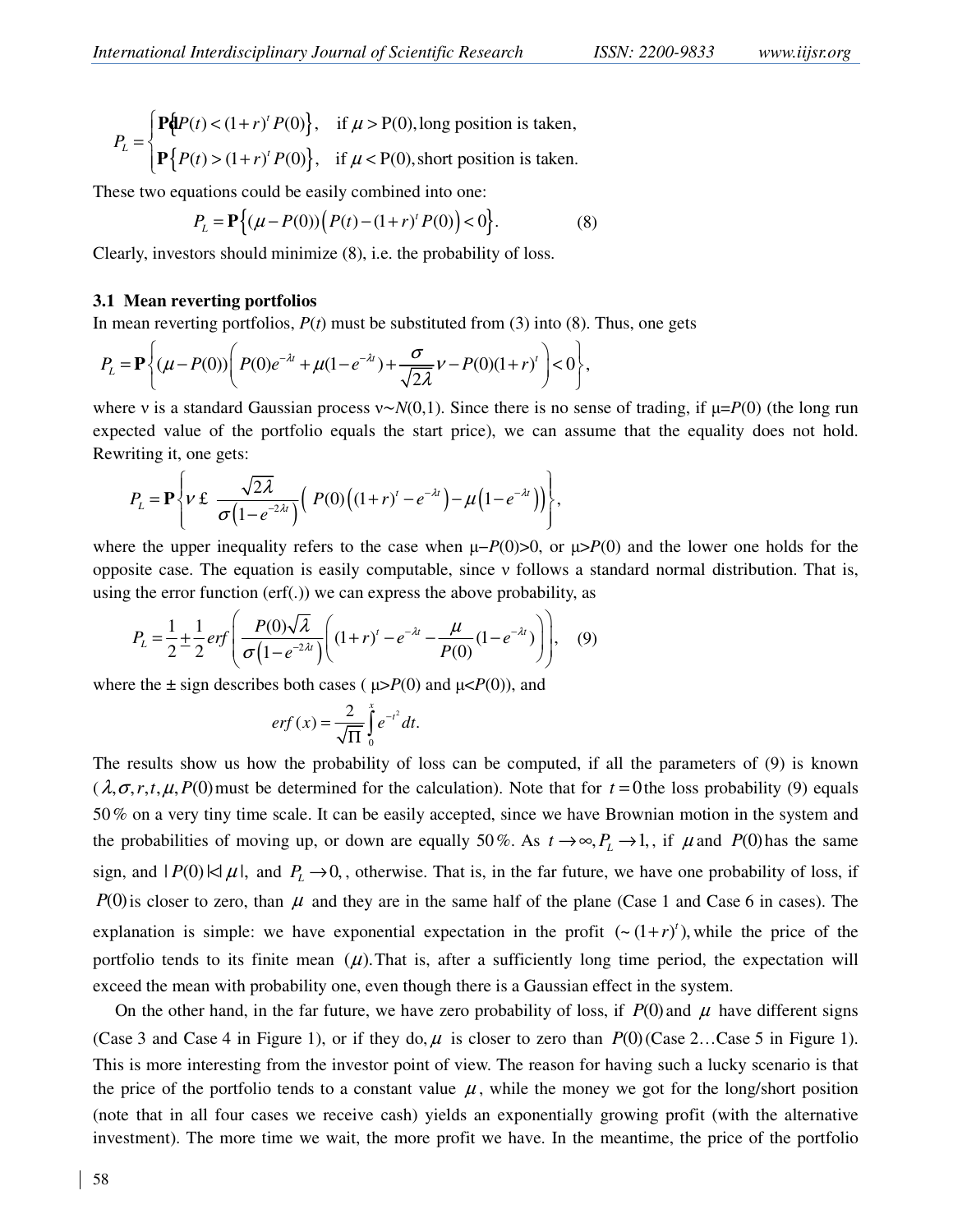tends to a finite value with smaller variance. That is, with probability one, we can pay the price of closing our (either long or short) position. The reader might be surprised having probability one for winning in the long run, however, we should not forget that

- short positions are admitted for only a limited time frame (the short position must be closed after a pre-defined period),
- our model is quite simplified, since the mean reverting model does not include exponential growth of  $\mu$ . The price tends to a constant value with lower variance.

Extending the mean reverting model without this constant nature is not considered in this paper and will be investigated in the future.

One might choose a trading strategy that (9) is minimized. As explained earlier, it makes sense only when  $\mu$  and *P*(0) has the same sign, and  $|P(0)| \leq \mu$ . For the sake of minimization at least one of the parameters must be released. We will investigate two cases: (1) the interest rate  $(r)$  is variable, and (2) the portfolio holding time  $(t)$  is variable. In both cases we make use of the fact that the error function is a monotonously increasing function, that is, minimizing (9) is the same as minimizing/maximizing the argument of the *erf* function. For the sake of milder notations, the argument of the erf(.) function will be denoted by  $f(P(0), \lambda, \sigma, r, t, \mu)$  in the sequel.

The first case can be easily analyzed, if the interest rate of the alternative investment  $(r)$  is an open parameter, it should be set to zero, since  $r = 0$  yields the lowest possible value in  $(9)$ .<sup>1</sup> As *r* deviates more from zero, the probability of loss becomes larger. There is no sense to optimize the value of *r*.Thus, only fixed *r* is considered in the following discussion.

If *r* is fixed, the investor might be interested to find an optimal time frame  $t_{opt}$  for which the portfolio should be held. For the sake of minimization

$$
t_{opt} = \underset{t}{\arg} \frac{\min}{\max} f(P(0), \lambda, \sigma, r, t, \mu),
$$

l

where  $f(.)$  is the argument of the *erf* function, as given in (9). Standard calculations can be used to get the optimal *t.t.* First the derivative of  $f(P(0), \lambda, \sigma, r, t, \mu)$  is computed.

$$
\frac{\partial}{\partial t} f() \Big|_{t=t_{opt}} = \frac{P(0)\sqrt{\lambda}}{\sigma}.
$$
\n
$$
\left(\ln(1+r)(1+r)^{t_{opt}} + \lambda e^{-\lambda t_{opt}} \left(1 - \frac{\mu}{P(0)}\right)\right) \left(1 - e^{-2\lambda t_{opt}}\right) - \left(\left(1+r\right)^{t_{opt}} - e^{-\lambda t_{opt}} - \frac{\mu}{P(0)}\left(1 - e^{-\lambda t_{opt}}\right)\right) 2\lambda e^{-t_{opt}} \qquad (10)
$$
\n
$$
\left(1 - e^{-2\lambda t_{opt}}\right)^2 = 0.
$$

After some further calculations it finally yields:

$$
t_{opt} = \frac{1}{\lambda} \ln \left( -1 - \lambda \frac{1 - \frac{\mu}{P(0)}}{\ln(1+r)} + \sqrt{1 + 6\lambda \frac{1 - \frac{\mu}{P(0)}}{\ln(1+r)}} + \lambda^2 \left( \frac{1 - \frac{\mu}{P(0)}}{\ln(1+r)} \right)^2 \right). (11)
$$

Note that the argument of the second logarithm:  $\mu$  /  $P(0)$  must be greater than 1, otherwise the logarithm becomes negative. The same has been supposed previously: only Case 1 and Case 6 from cases are of

<sup>&</sup>lt;sup>1</sup> The reader should note that  $r = 0$  says that there is no interest rate connected to alternative investments. Obviously, it is not practical.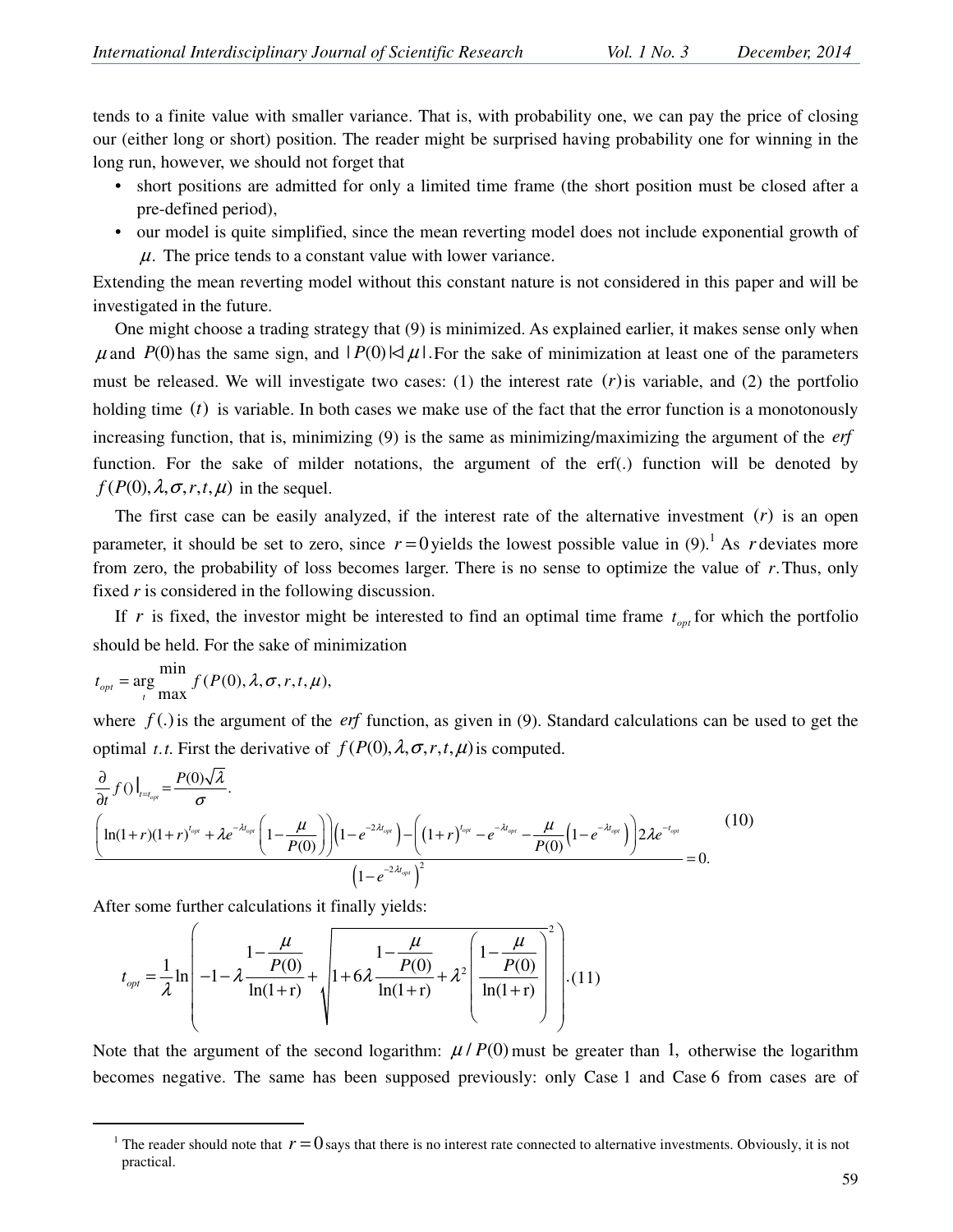interest. The optimal timeframe for the portfolio thus can be computed if all the parameters  $(\lambda, \mu, P(0), r)$  are available. Using this  $t_{opt}$ , (9) can be evaluated.

The reader should note that one former statement is also proven by (10): the left hand side of partial derivative is positive for all *t* values. Thus, if 1 *P*(0)  $-\frac{\mu}{\sqrt{2}}$  is positive, then the whole expression is also positive

for all *t* values. In other words, there is no extremal value of  $f(.)$  function. Vica versa, if 1 *P*(0)  $-\frac{\mu}{\Gamma(2)}$  is negative, we can find the optimum by finding the time *t* which yields zero in (10). Only Case 1 and Case 6 from cases yields supervalues.

As an example, Figure 2 shows the case, where  $P(0) = 1, \mu = 2, \lambda = 10, r = 0.1, \sigma = 1$ . Both axes are given in logarithmic scale. As one can compute, (11) yields  $t_{opt} = 1.4527$ . The figure shows well how the curve behaves, starting from 0.5and tending to 1 yielding a global minimum at the described point.



**Figure 2:** An example with the parameter set  $P(0) = 1, \mu = 2, \lambda = 10, r = 0.1, \sigma = 1.$ 

One must not forget that the minimum exists only when  $\mu$  and *P*(0) has the same sign, and  $|P(0)| \leq \mu$ . In all other cases, the longer *t* is, the lower the probability of loss  $P_L$  Usually this is limited by some external factors, short positions must be closed after a given amount of time (denoted by  $t_{close}$ ).

The process of portfolio selection is depicted in Figure 3. First, all possible portfolios must be identified. As a next step, for each portfolio, the parameters of the portfolio must be estimated. Since (11) could be computed for portfolios, where  $\mu$ / $P(0)$  is greater1. than only those portfolios are considered in Step 4 where this assumption holds. This is clearly only a subset of all possible portfolios. This subset is optimized with an exhaustive search. The best loss probability and  $t_{opt}$ , value must be remembered.

The rest of the portfolios are considered in Step 5. The probability of loss values are computed based on the  $t_{opt}$ , value which is related to the best portfolio from the subset of Step 4. The computed probability of loss value is compared against the best probability of loss of thebest portfolio from the subset of Step 4. If a better portfolio is found, then it must be remembered.

Finally, the best portfolio must be chosen, where the "best" means the one with the lowest probability of loss.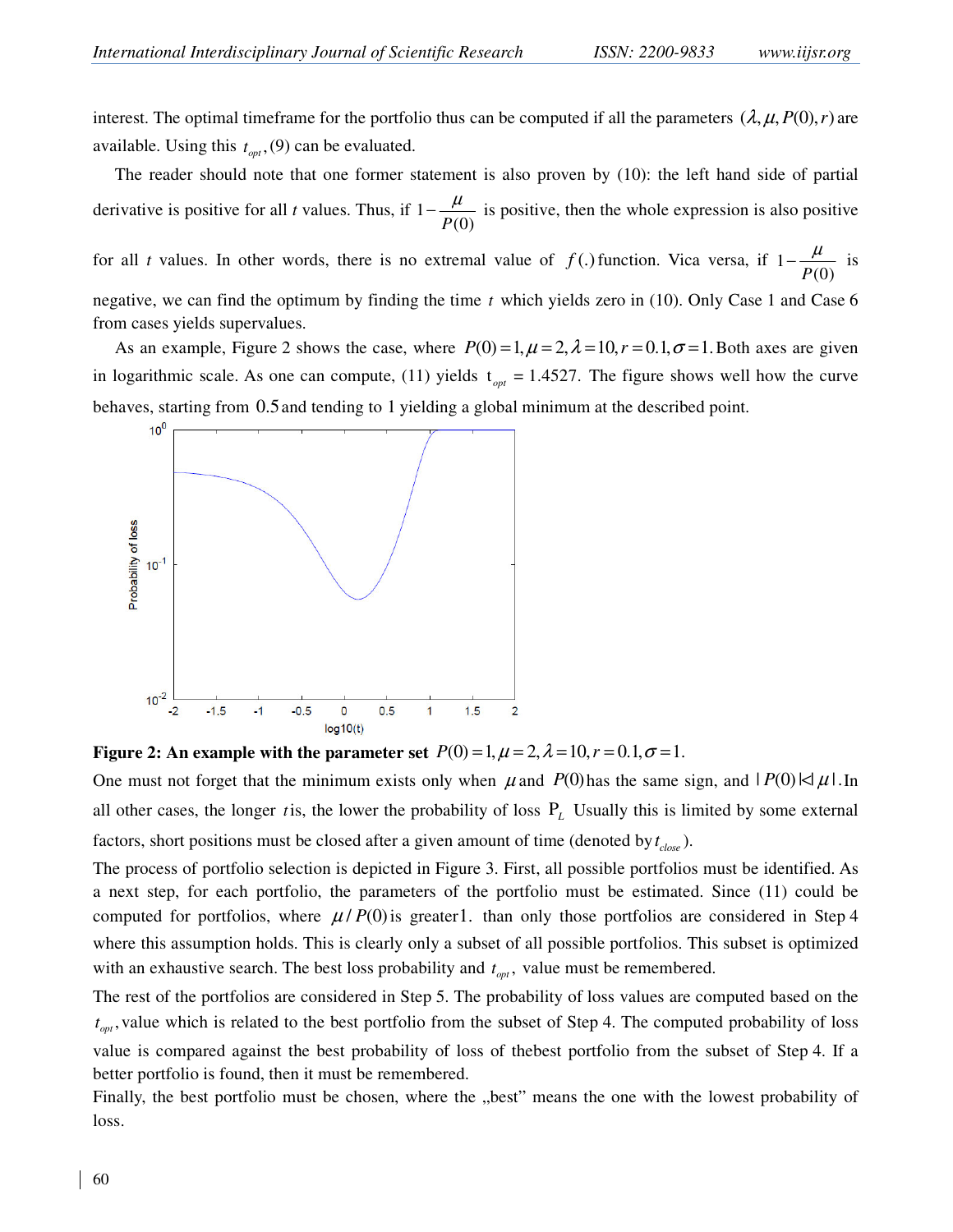

**Figure 3: The process of portfolio selection based on loss probability minimization** 

# **4 Numerical results**

Our new "loss-probability-minimization" strategy has been tested on FOREX data series. For the sake of comparable performance, we tested the lambda maximization strategy against the proposed method. In our comparisons we tried to be fair: we did not apply any sophistication, or plug-in that to optimize the models.

We have one model, the mean reverting portfolio model but developed another objective function beside maximizing parameter lambda, i.e. minimizing the probability of loss. The two algorithms are given in Table 1. The decision limits are given in Table 2.

| Table 1: The algorithms used for obtaining numerical results |  |
|--------------------------------------------------------------|--|
|--------------------------------------------------------------|--|

| <b>Nick</b> | Model                 | Objective                          |
|-------------|-----------------------|------------------------------------|
| MaxLambda   | Mean Reversion        | Maximizing the lambda              |
| MinPrLoss   | <b>Mean Reversion</b> | Minimizing the Probability of Loss |

Here we used a very simple trading system. First we take the best portfolio, based on the objective function. We immediately initiate the trading position based on the portfolio's weights (positive weight means buy – long position, negative weight means sell – short position), if the price is closer to zero than  $P(0)$  ( $P(t) \leq P(0)$ ). *P* it is not, we wait for getting closer to zero (hitting  $P(0)$ ), meanwhile the portfolio selection algorithm is rerun. If another portfolio is chosen, a new  $P(0)$  is defined (according to the actual price of the selected portfolio) and we try to open the position at a price closer to zero than the new *P*(0). This process is run until the position is opened.

The position is closed based on the mean  $(\mu)$  and  $t_{opt}$ . If the mean is hit  $(|P(t)| > |P(0)|)$ . then the position is closed after the first positive peak for both methods. For the loss probability minimization algorithm, if  $t_{opt}$  has elapsed, and we have not yet hit the mean, than  $P(t_{opt})$  must be hit with the same rule (after the first peak, we close the position). After 10 days of the position opening, if the price is still in a valley, the position will be closed. For the StopLoss versions, the StopLoss limit is set as  $P(0) - 10(\mu - P(0)) = 11P(0) - 10\mu$ . This setting yields a Risk/Reward ratio equal to 10.

As soon as the position is closed, another portfolio is going to be selected, and the process starts from the beginning.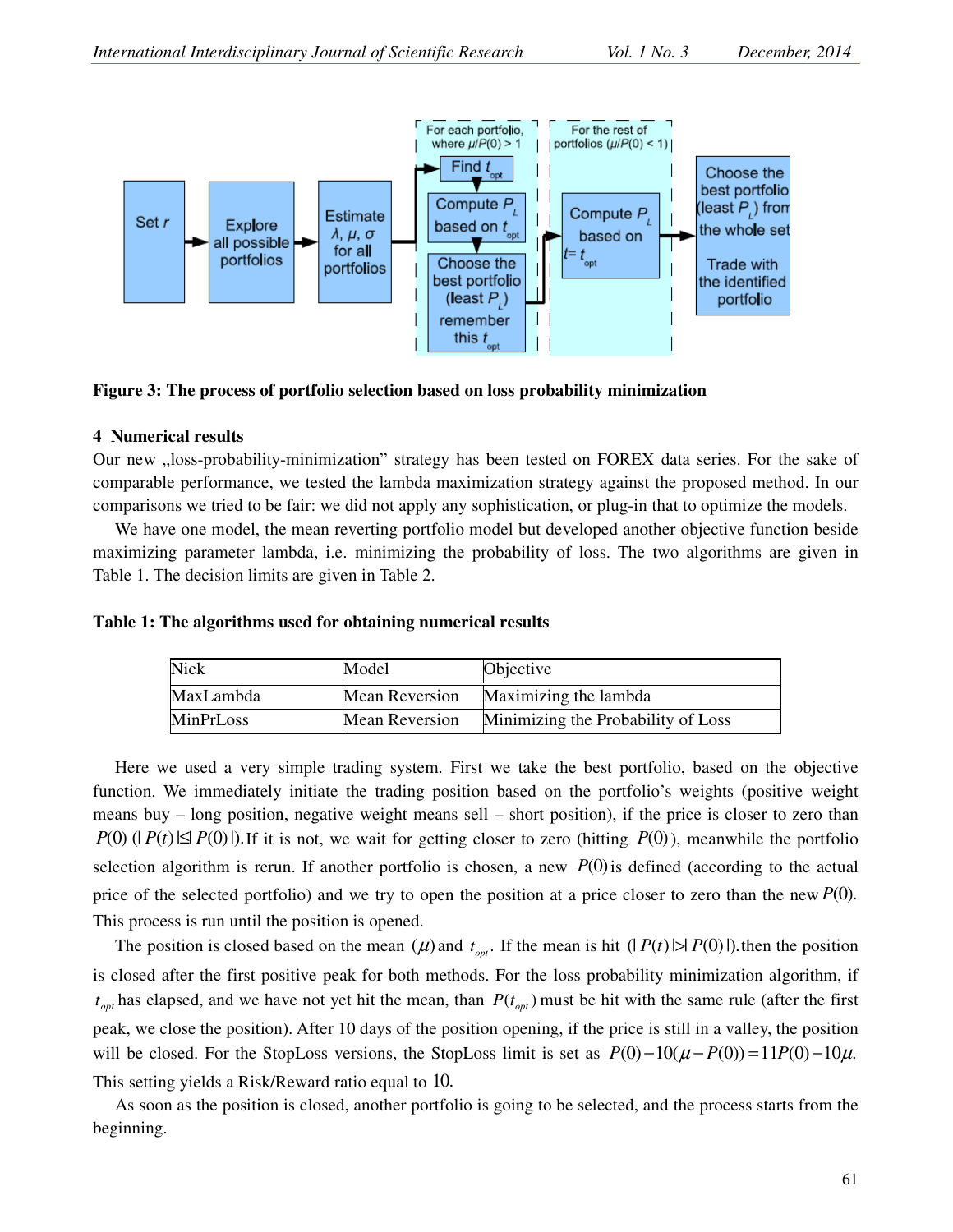# **Table 2: Decision limits for the two algorithms**

|                 | MinPrLoss                               |                 | MaxLambda    |                 |  |  |  |
|-----------------|-----------------------------------------|-----------------|--------------|-----------------|--|--|--|
|                 | No SL                                   | <b>StopLoss</b> | No SL        | <b>StopLoss</b> |  |  |  |
|                 | Entry Point $ P(t)  \leq  P(0) $        |                 |              |                 |  |  |  |
|                 | Take Profit Mean $(\mu)$ , or $P(topt)$ |                 | Mean $(\mu)$ |                 |  |  |  |
| <b>StopLoss</b> | $P(topt)$ , 10 days $11P(0)-10\mu$      |                 |              | $11P(0)-10\mu$  |  |  |  |
| (SL)            |                                         |                 |              |                 |  |  |  |

We used four assets (EURUSD, GBPUSD, AUDUSD, NZDUSD) for the FOREX operations. The sparsity constraint was set to three (maximum 3 of 4 assets were chosen for each portfolio), the trading frequency was one day (operations were taken once per day). The testing period of the algorithms was between 2009 and 2012. The initial (virtual) deposit was 1000 USD and no leverage was used (the leverage ratio was 1:1).



**Figure 4: The performance of the two algorithms – Equity in case of existing stop loss** 

Figure 4 shows the performance of the two algorithms. One can see, that the strategy "minimizing probability of loss" strikingly outperforms the traditional strategy which focuses on maximizing lambda. The poor performance of the latter one is due to the fact that there are many positions closed in loss, since the stop loss limit is hit. For fair comparison we also show the performance, when stop loss limit is switched off.